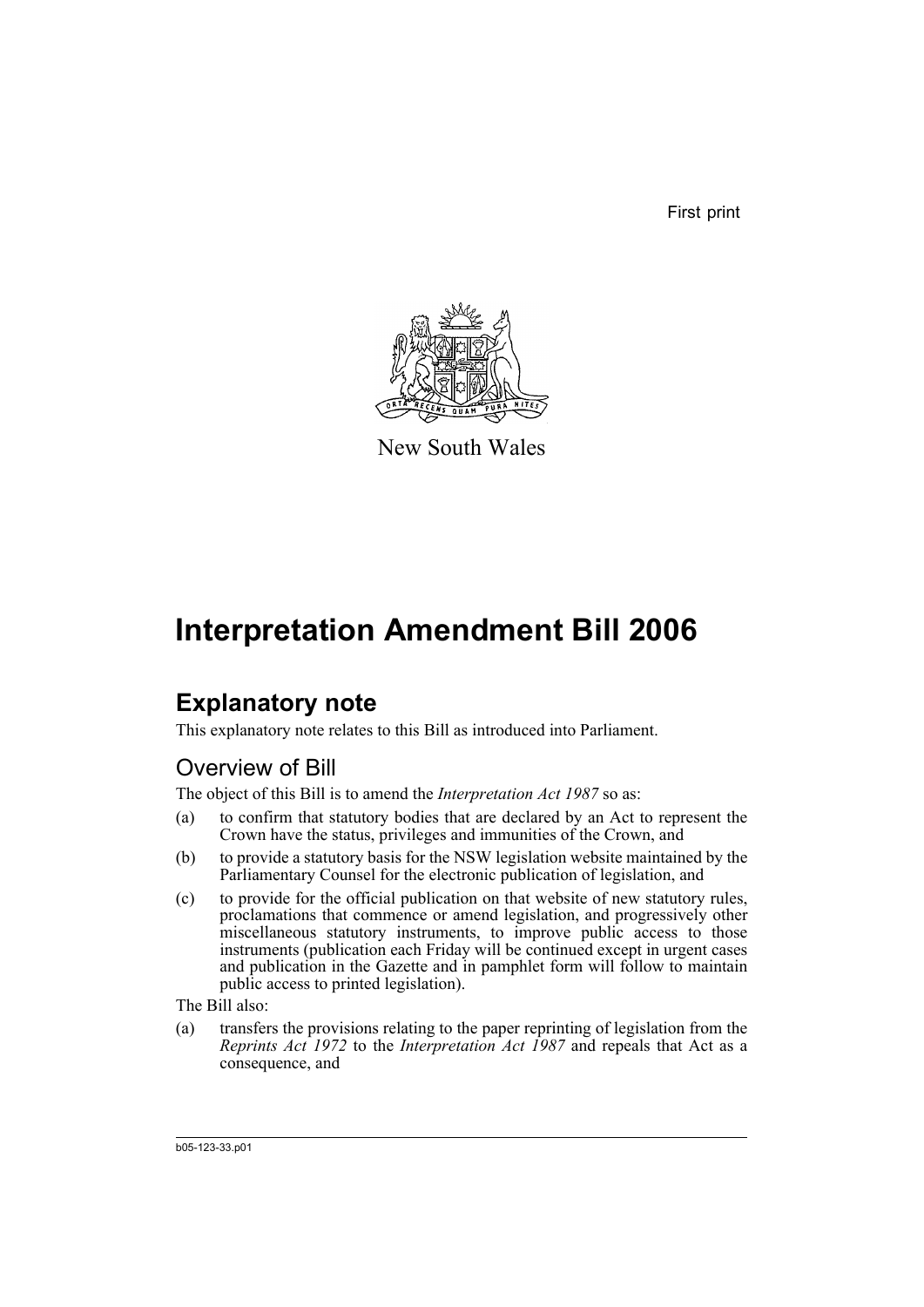Explanatory note

(b) makes other minor or consequential amendments to the *Interpretation Act 1987* and certain other legislation (including to the *Environmental Planning and Assessment Act 1979* to provide for the official on-line publication of new environmental planning instruments).

## Outline of provisions

**Clause 1** sets out the name (also called the short title) of the proposed Act.

**Clause 2** provides for the commencement of the proposed Act on the date of assent, except that the amendments providing for the official publication of statutory rules and other instruments on the NSW legislation website will commence on a date to be proclaimed by the Governor.

**Clause 3** is a formal provision giving effect to the amendments to the *Interpretation Act 1987* (the *Principal Act*) set out in Schedule 1.

**Clause 4** is a formal provision giving effect to the amendments to other Acts set out in Schedule 2.

**Clause 5** repeals the *Reprints Act 1972* (consequent on the transfer of its remaining operative provisions relating to paper reprints of legislation to the *Interpretation Act 1987*).

**Clause 6** provides for the repeal of the proposed Act after all the amendments made by the proposed Act have commenced. Once the amendments have commenced the proposed Act will be spent and section 30 of the *Interpretation Act 1987* provides that the repeal of an amending Act does not affect the amendments made by that Act.

## **Schedule 1 Amendment of Interpretation Act 1987**

### **NSW Government agencies and statutory bodies representing the Crown**

**Schedule 1 [1]** inserts section 13A into the Principal Act relating to NSW Government agencies and statutory bodies representing the Crown. Legislation establishing a statutory body with government functions ordinarily declares that the body is a statutory body representing the Crown. In *Wynyard Investments Pty Ltd v Commissioner for Railways (NSW)* [1955] HCA 72, the High Court confirmed that the declaration conferred on the statutory body the status, immunities and privileges of the Crown. However, in the recent case of *McNamara v CTTT & RTA* [2005] HCA 55, the High Court effectively reversed the Wynyard Investments decision. Proposed section 13A confirms the intention of declarations in previous statutes that a particular body represented the Crown by providing that such a declaration confers on the body the status, immunities and privileges of the Crown (including that of the State). The opportunity has also been taken to give the same status to a declaration in a future Act that a statutory body is a NSW Government agency.

**Schedule 1 [12]** inserts clause 7 into Schedule 3 to the Principal Act to make savings and transitional provisions in relation to proposed section 13A. In particular, it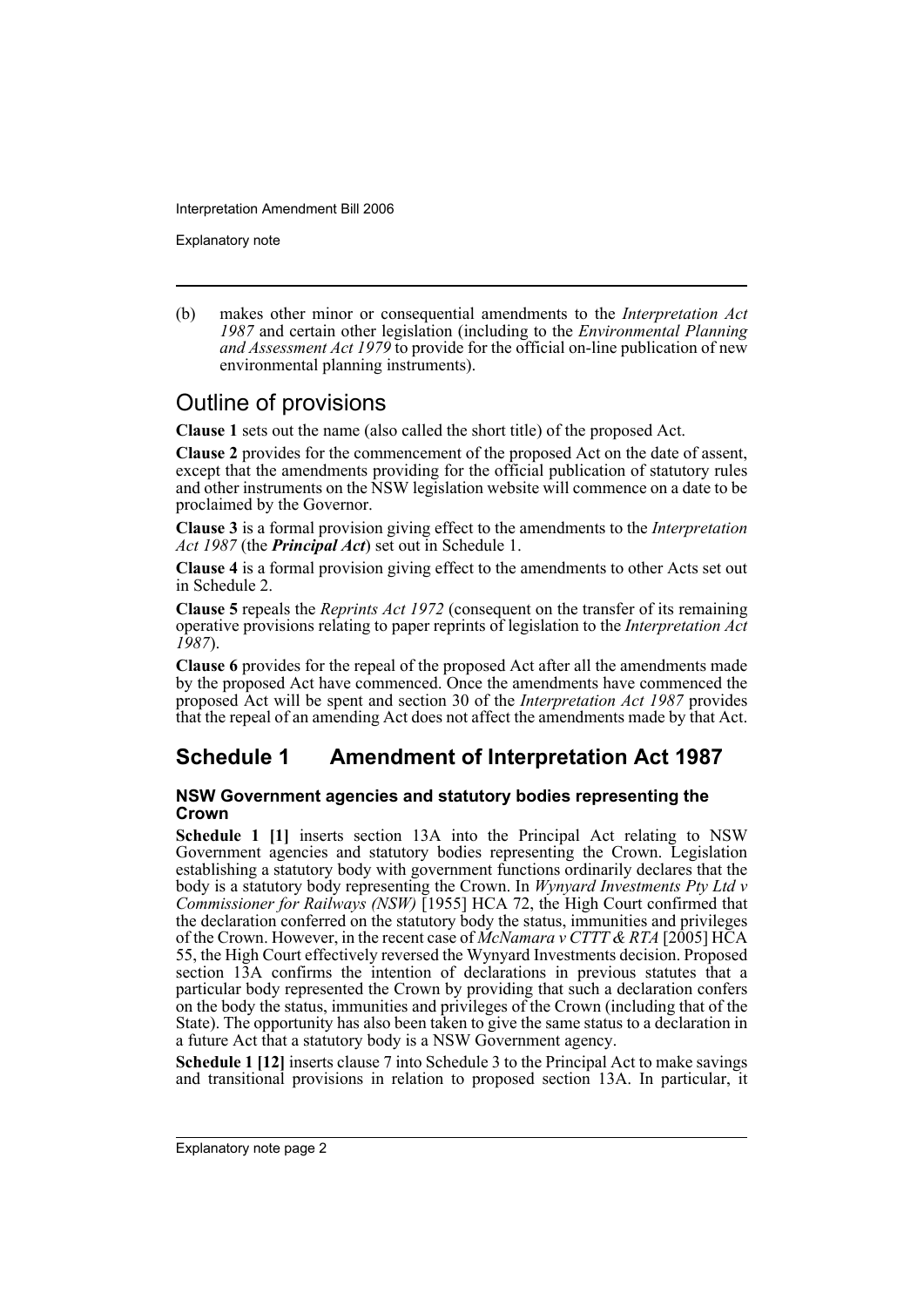Explanatory note

declares that the section is taken always to have applied to the legislation of New South Wales. However, the section will not affect the decision of the High Court in the McNamara case in respect of the successful appellant in that case, including in respect of any future similar action by the Roads and Traffic Authority in relation to the premises and the appellant in that High Court case.

### **NSW legislation website**

**Schedule 1 [11]** inserts Part 6A into the Principal Act (proposed sections 45B–45E) relating to the electronic and other government publication of legislation. **Schedule 1 [2]** defines (for the purposes of Part 6A and other Acts), the *NSW legislation website* as www.legislation.nsw.gov.au or any other website used by the Parliamentary Counsel to provide public access to the legislation of NSW.

**Proposed section 45B** defines *legislation* so as to include NSW Acts, regulations or other instruments made under those Acts, laws of other jurisdictions that are applied in NSW and other publications adopted by NSW legislation.

**Proposed section 45C** provides a statutory basis for the NSW legislation website that is used by the Parliamentary Counsel for the electronic publication of legislation and other matter relating to legislation. The website provides public access to legislation as originally made and as amended. The proposed section will require the Parliamentary Counsel to compile and maintain a database of legislation published on the NSW legislation website and will enable the Parliamentary Counsel to certify the form of that legislation that is correct (thereby providing the same official status for electronic reprints of legislation as the *Reprints Act 1972* currently provides for paper reprints certified by the Parliamentary Counsel).

**Proposed section 45D** re-enacts (in simplified form) provisions of the *Reprints Act 1972* (sections 5–7, 12 and 13) relating to the official paper reprint program for the publication of legislation as amended and in force at the date of the reprint. About 10,000 pages of legislation are reprinted under the program each year (which is to be maintained, although comprehensive and current updates of legislation are available on the NSW legislation website, to meet residual public demand for the paper product). Provisions that permit the Parliamentary Counsel to directly amend legislation in the course of a reprint for statute law revision purposes have not been re-enacted since they have not been used in recent years (with statute law revision amendments being included instead in the Statute Law (Miscellaneous Provisions) Bills introduced into Parliament each Session).

**Proposed section 45E** re-enacts provisions of the *Reprints Act 1972* (sections 9D and  $9F$ :

- (a) that enable legislation to be published with the omission of the enacting formula and other changes in format (but not substantive text) to reflect current styles in NSW, and
- (b) that enable roman numerals to be regarded as interchangeable with the corresponding arabic numerals and that enable colons to be regarded as interchangeable with dashes.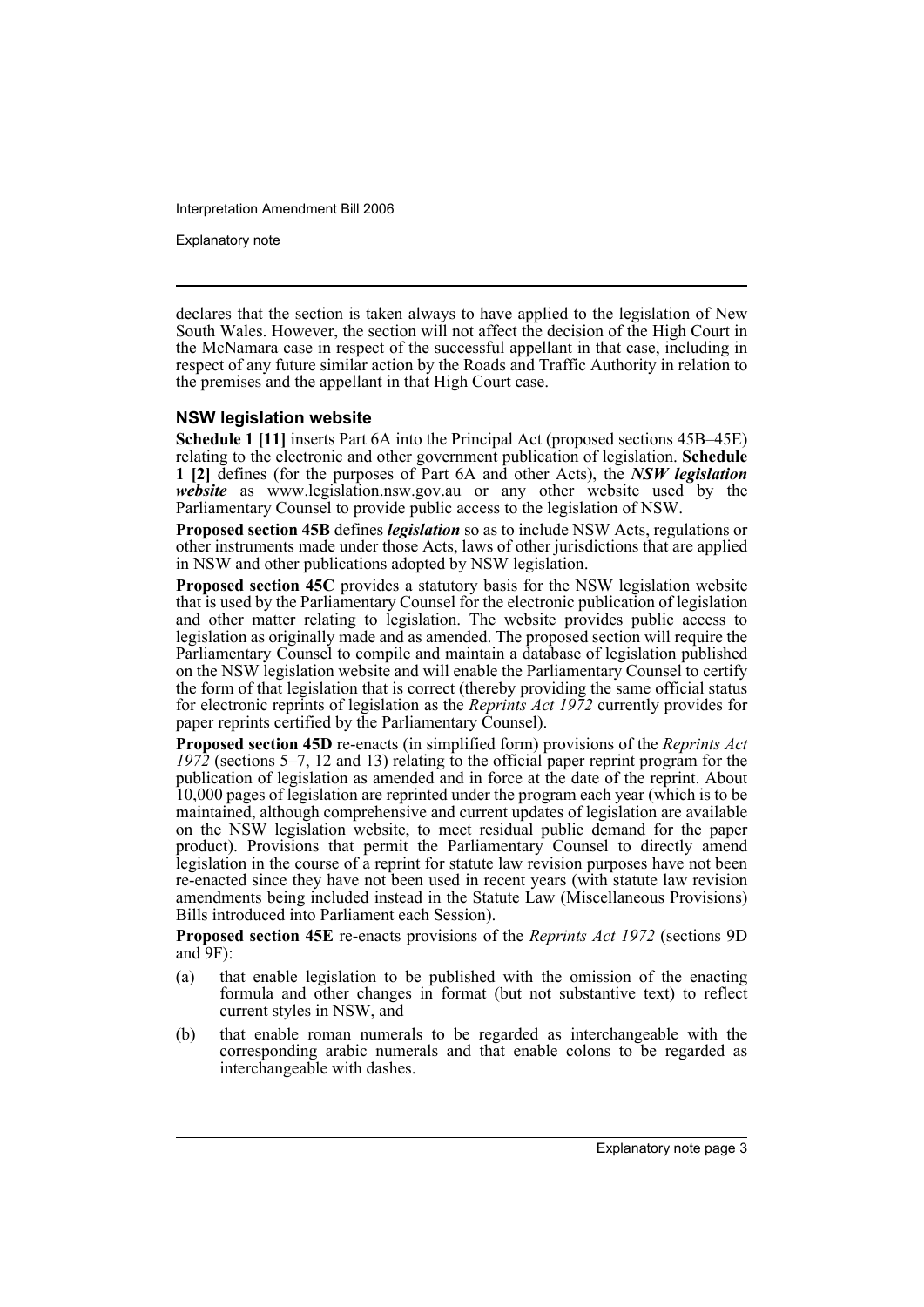Explanatory note

### **Official publication of new statutory instruments on NSW legislation website**

Currently, new regulations and other statutory instruments are required to be officially published in a paper version of the Government Gazette (which provides a historical record on a weekly basis of statutory instruments as originally made). In the Commonwealth and in some other States and Territories (such as the ACT and Tasmania) official publication of statutory instruments is now effected by publication on an official website maintained by Parliamentary Counsel.

**Schedule 1 [3], [4], [6], [7], [8], [9] and [10]** amend the Principal Act to provide for the official publication on the NSW legislation website of statutory rules and proclamations and other instruments that commence or amend legislation. **Schedule 2.1** amends the *Environmental Planning and Assessment Act 1979* to make similar provision with respect to the official publication of environmental planning instruments. Publication of the statutory rules and other instruments each Friday will be continued, except in urgent cases, and publication in the Gazette and in pamphlet form will follow to maintain public access to printed legislation. The statutory rules and instruments concerned are those that are generally drafted in the Parliamentary Counsel's Office. In future, other new miscellaneous statutory instruments of a legislative nature will be able to be officially published on the website by regulations made by the Governor under proposed section 44 (**Schedule 1 [9]**). In the meantime, some significant miscellaneous instruments that have been previously made will continue to be electronically captured and made publicly accessible on the legislation website (such as water sharing plans under the *Water Management Act 2000*).

Official electronic publication of new statutory instruments on the NSW legislation website:

- (a) will enable the publication of new statutory instruments to be fully integrated with the in force and historical versions of legislation on the website and with the weekly bulletin of legislative activity issued by the Parliamentary Counsel (including the facility to immediately access electronically the full text of instruments for browsing, searching and printing), and
- (b) will enable a broader range of miscellaneous statutory instruments to become more publicly accessible over time, and
- (c) will enable the inclusion and publication in statutory instruments (such as the standard environmental planning instruments) of maps and tables with colours, details and size that are currently not possible because of the limitation of publishing in an A4 black and white printed page of the Gazette, and
- (d) will enable the Parliamentary Counsel's Office to publish new instruments on behalf of government agencies in the same way as it currently arranges for their tabling in Parliament.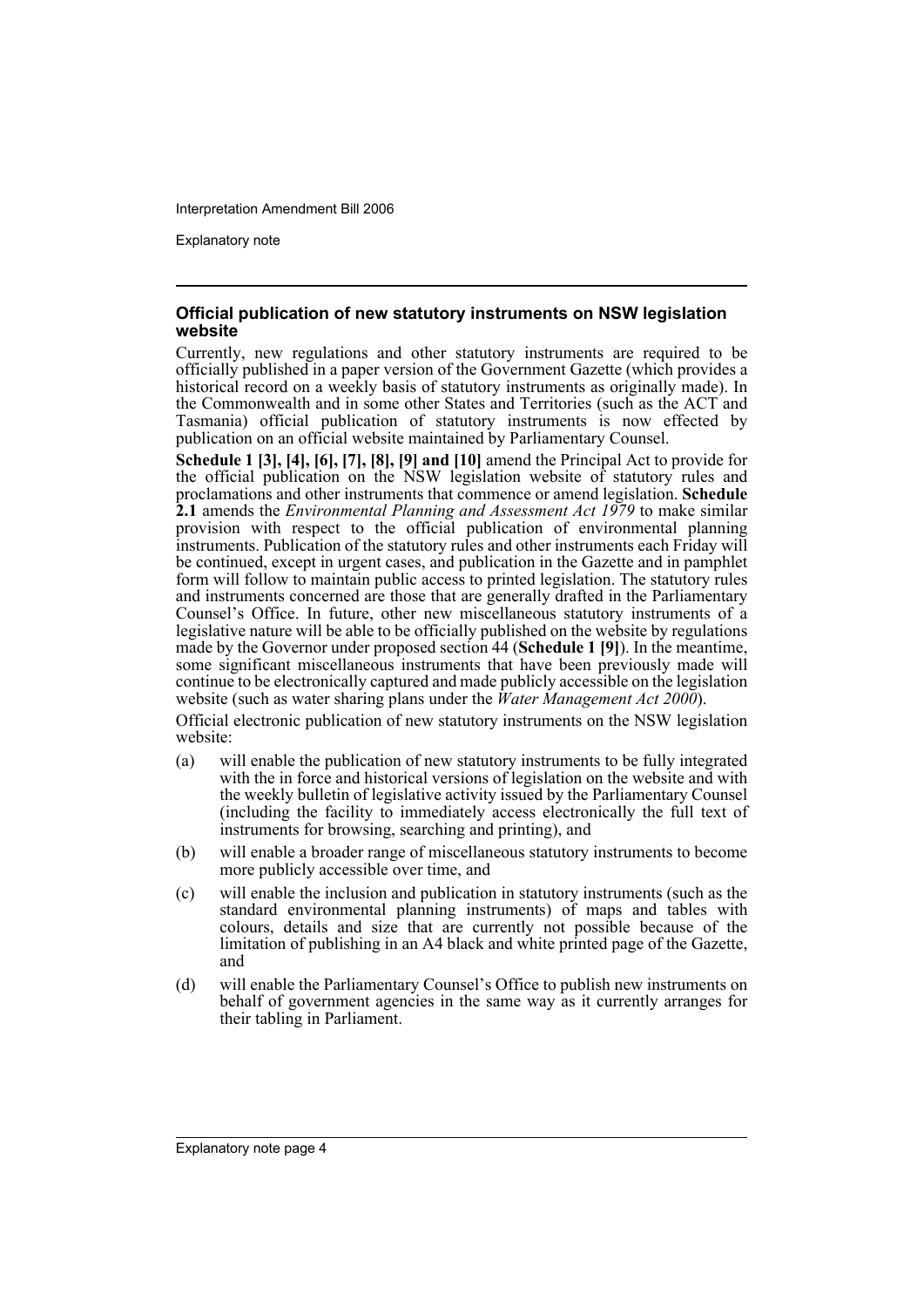Explanatory note

### **Other amendments**

**Schedule 1 [5]** inserts section 23 (4A) into the Principal Act to make it clear that a power to appoint different days for the commencement of an Act includes a power to appoint different days for the repeal of different provisions of a previous Act that is to be repealed on the commencement of the Act.

**Schedule 1 [12]** enacts savings and transitional provisions consequent on the enactment of the proposed Act.

## **Schedule 2 Amendment of other Acts**

**Schedule 2.1** contains amendments to the *Environmental Planning and Assessment Act 1979*. The amendments provide for the publication, on the NSW legislation website instead of the Gazette, of new environmental planning instruments and orders under that Act relating to standard instruments.

**Schedule 2.2** contains amendments to the *Public Sector Employment and Management Act 2002* to provide for the publication, on the NSW legislation website instead of the Gazette, of orders amending that Act with respect to Departmental and other administrative changes.

**Schedule 2.3** contains amendments to the *Subordinate Legislation Act 1989*. The amendments:

- (a) make consequential changes relating to the proposed publication of new statutory instruments on the NSW legislation website instead of the Gazette, and
- (b) provide for the publication, on the website instead of the Gazette, of orders under that Act that postpone the staged repeal of statutory rules.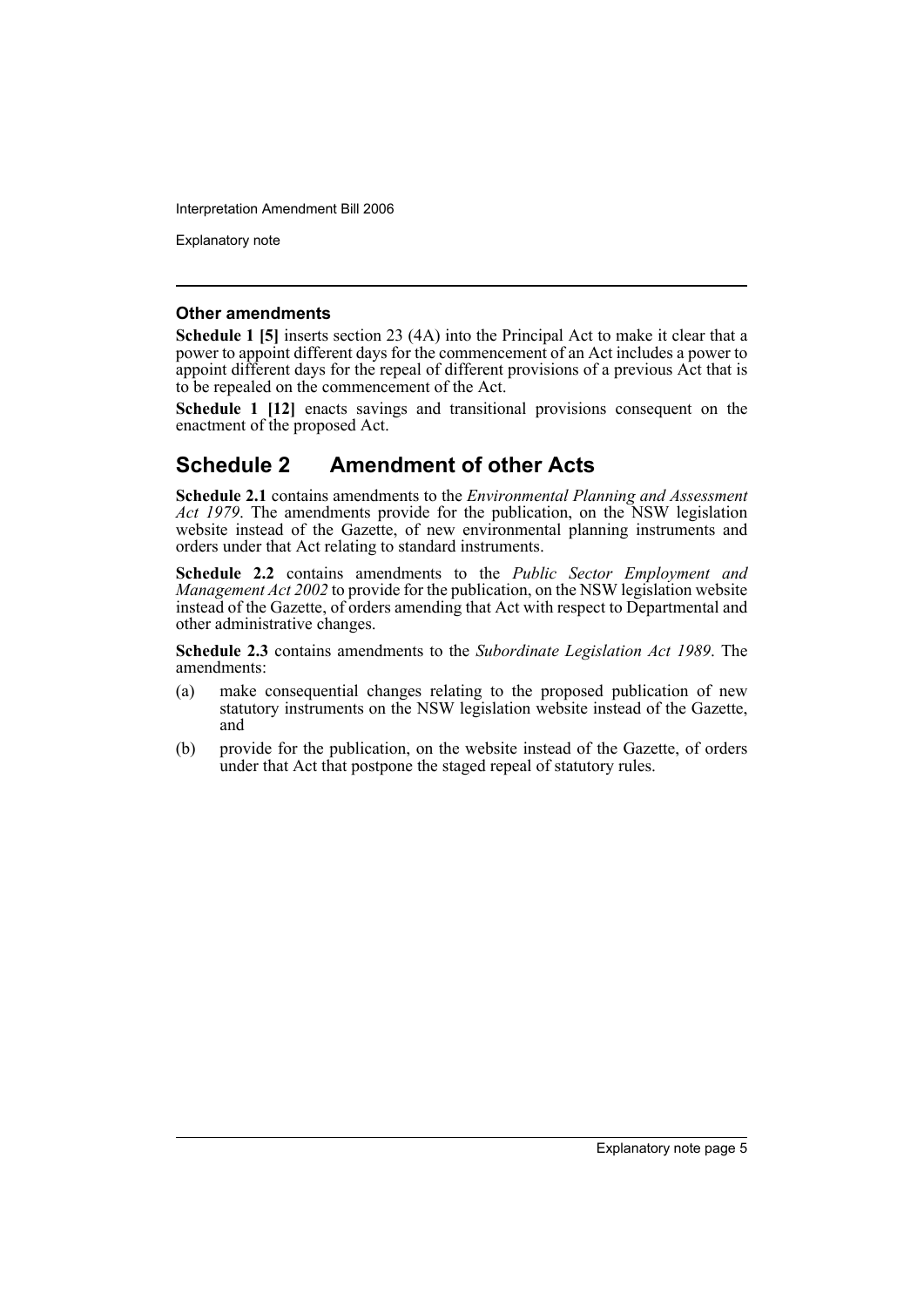Explanatory note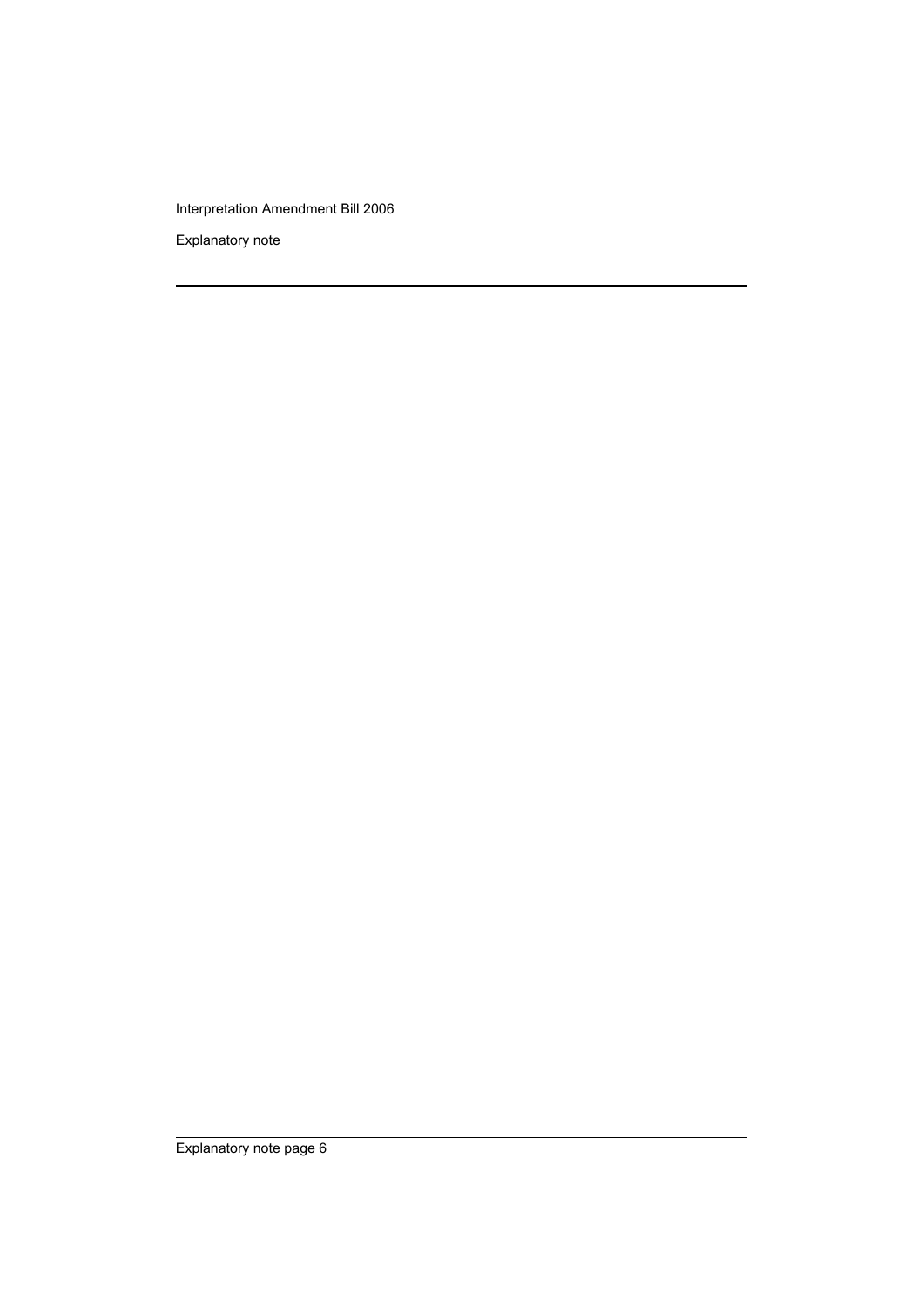First print



New South Wales

# **Interpretation Amendment Bill 2006**

## **Contents**

|   |                                                 | Page |
|---|-------------------------------------------------|------|
|   | Name of Act                                     |      |
|   | Commencement                                    |      |
| 3 | Amendment of Interpretation Act 1987 No 15      |      |
| 4 | Amendment of other Acts                         |      |
| 5 | Repeal of Reprints Act 1972 No 48               |      |
| 6 | Repeal of Act                                   | 2    |
|   | Schedule 1 Amendment of Interpretation Act 1987 |      |
|   | Schedule 2 Amendment of other Acts              |      |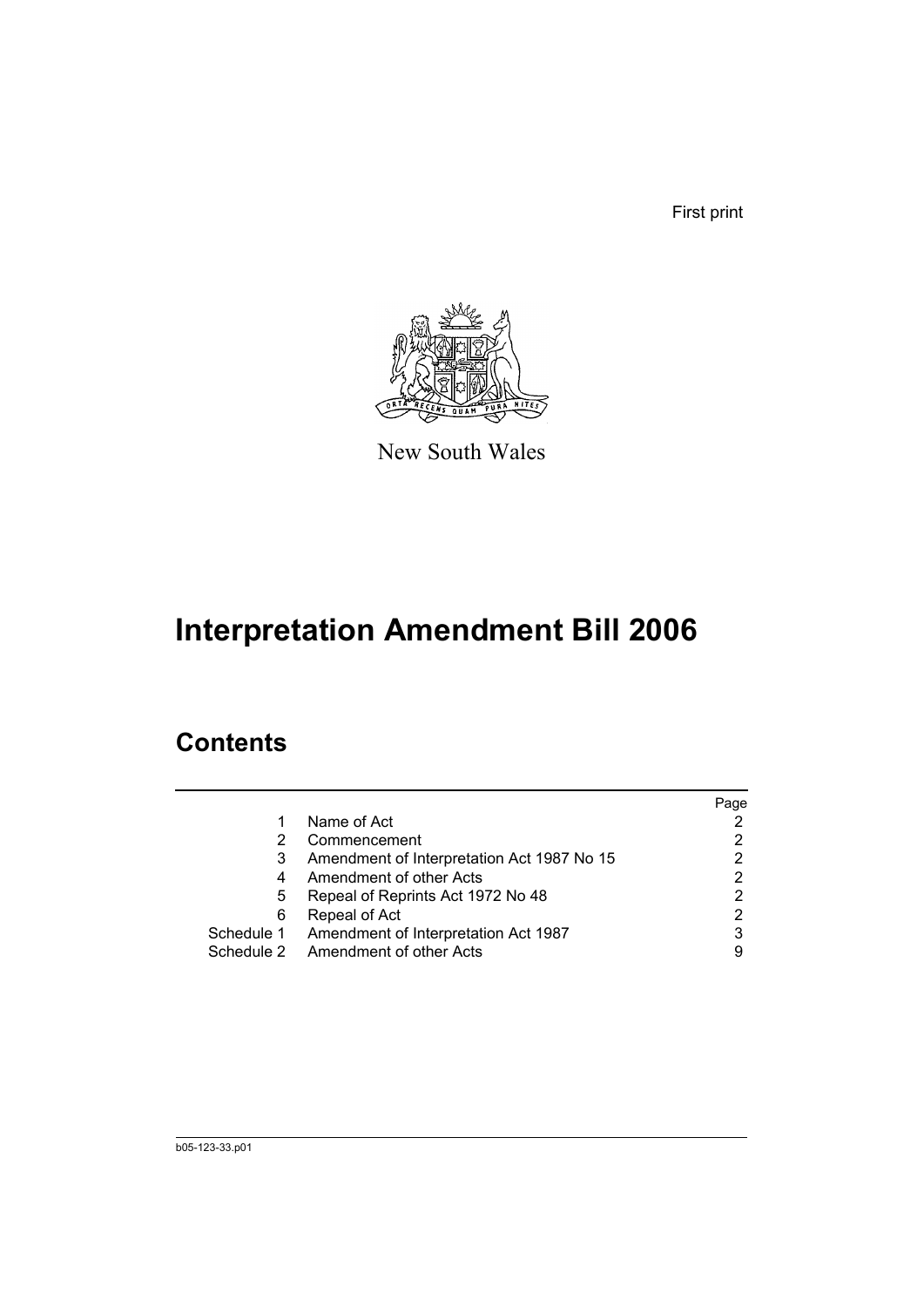Contents

Page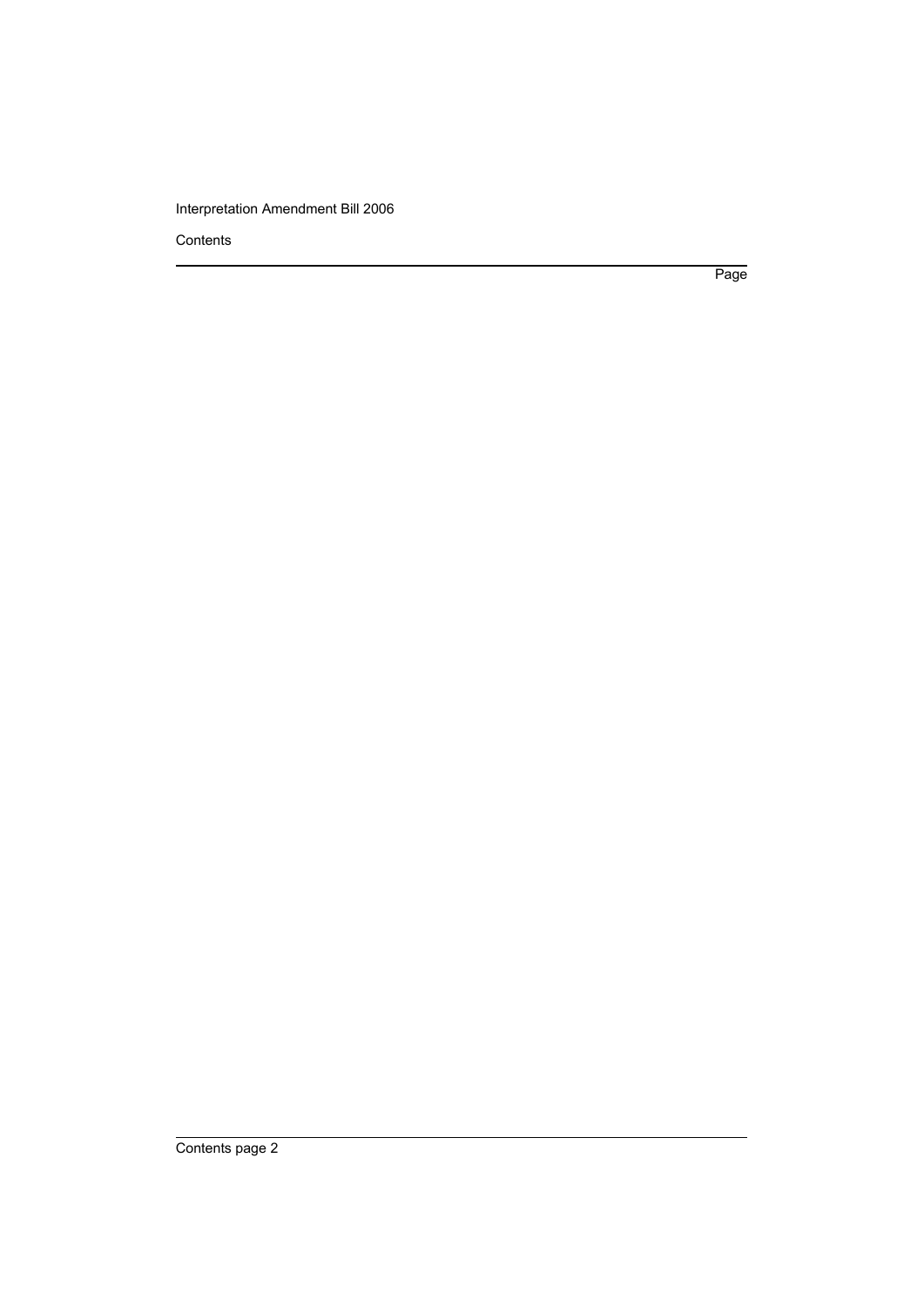

New South Wales

## **Interpretation Amendment Bill 2006**

No , 2006

### **A Bill for**

An Act to amend the *Interpretation Act 1987* with respect to statutory bodies representing the Crown, the electronic or other publication of legislation and other matters; to repeal the *Reprints Act 1972*; and to make consequential amendments to other Acts.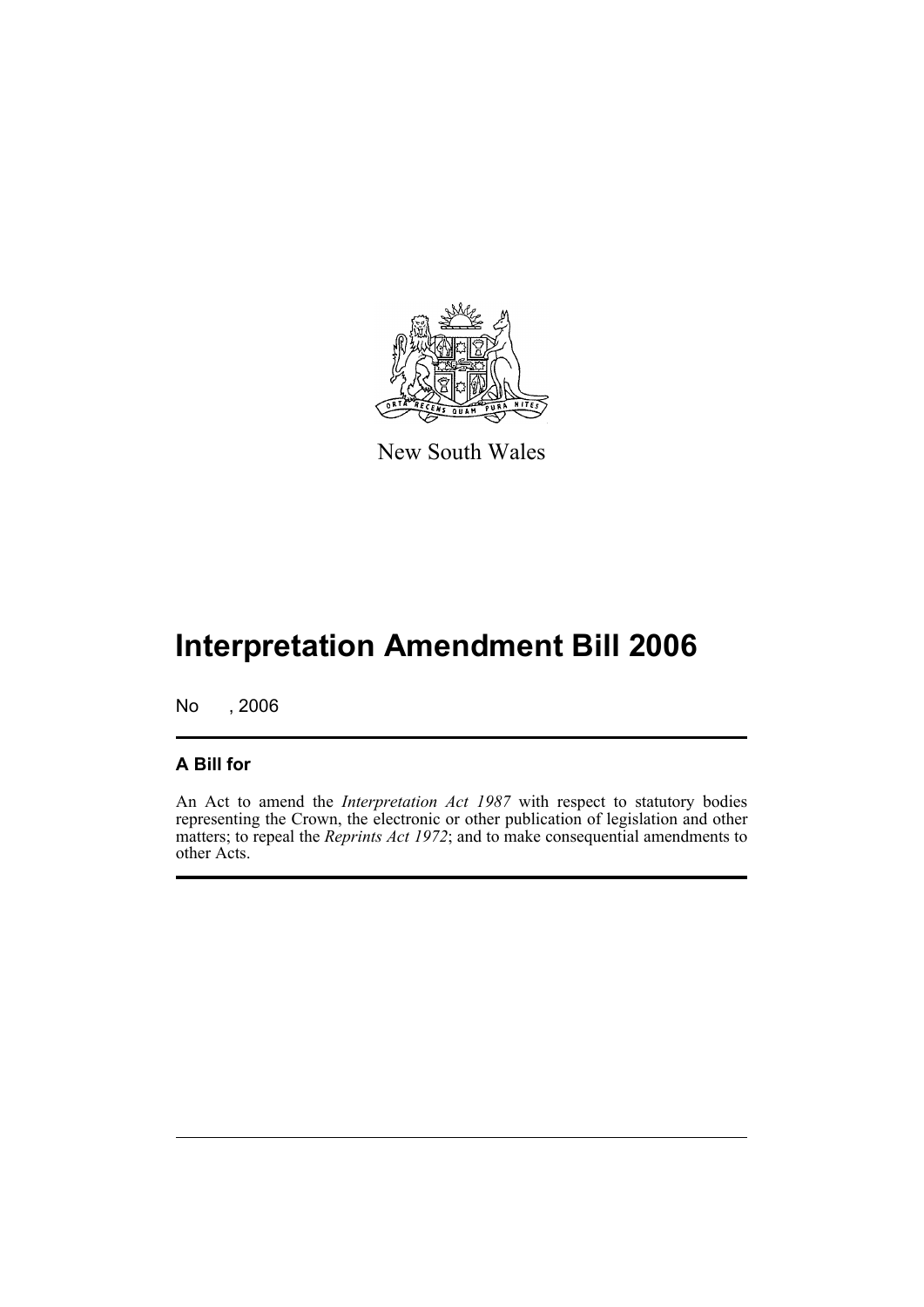<span id="page-9-5"></span><span id="page-9-4"></span><span id="page-9-3"></span><span id="page-9-2"></span><span id="page-9-1"></span><span id="page-9-0"></span>

|                         |                                                            | The Legislature of New South Wales enacts:                                                                                                                | $\mathbf{1}$        |  |  |
|-------------------------|------------------------------------------------------------|-----------------------------------------------------------------------------------------------------------------------------------------------------------|---------------------|--|--|
| 1<br><b>Name of Act</b> |                                                            |                                                                                                                                                           |                     |  |  |
|                         | This Act is the <i>Interpretation Amendment Act 2006</i> . |                                                                                                                                                           |                     |  |  |
| $\mathbf{2}$            |                                                            | <b>Commencement</b>                                                                                                                                       | $\overline{4}$      |  |  |
|                         | (1)                                                        | This Act commences on the date of assent, except as provided by<br>subsection $(2)$ .                                                                     | 5<br>6              |  |  |
|                         | (2)                                                        | Section 4, Schedule 1 [3], [4], [6], [7], [8], [9] and [10] and Schedule 2<br>commence on a day or days to be appointed by proclamation.                  | $\overline{7}$<br>8 |  |  |
| 3                       |                                                            | Amendment of Interpretation Act 1987 No 15                                                                                                                | 9                   |  |  |
|                         |                                                            | The <i>Interpretation Act 1987</i> is amended as set out in Schedule 1.                                                                                   | 10                  |  |  |
| 4                       |                                                            | <b>Amendment of other Acts</b>                                                                                                                            | 11                  |  |  |
|                         |                                                            | The Acts specified in Schedule 2 are amended as set out in that<br>Schedule.                                                                              | 12<br>13            |  |  |
| 5                       |                                                            | Repeal of Reprints Act 1972 No 48                                                                                                                         | 14                  |  |  |
|                         |                                                            | The <i>Reprints Act 1972</i> is repealed.                                                                                                                 | 15                  |  |  |
| 6                       |                                                            | <b>Repeal of Act</b>                                                                                                                                      | 16                  |  |  |
|                         | (1)                                                        | This Act is repealed on the day following the day on which all of the<br>provisions of this Act have commenced.                                           | 17<br>18            |  |  |
|                         | (2)                                                        | The repeal of this Act does not, because of the operation of section 30<br>of the <i>Interpretation Act 1987</i> , affect any amendment made by this Act. | 19<br>20            |  |  |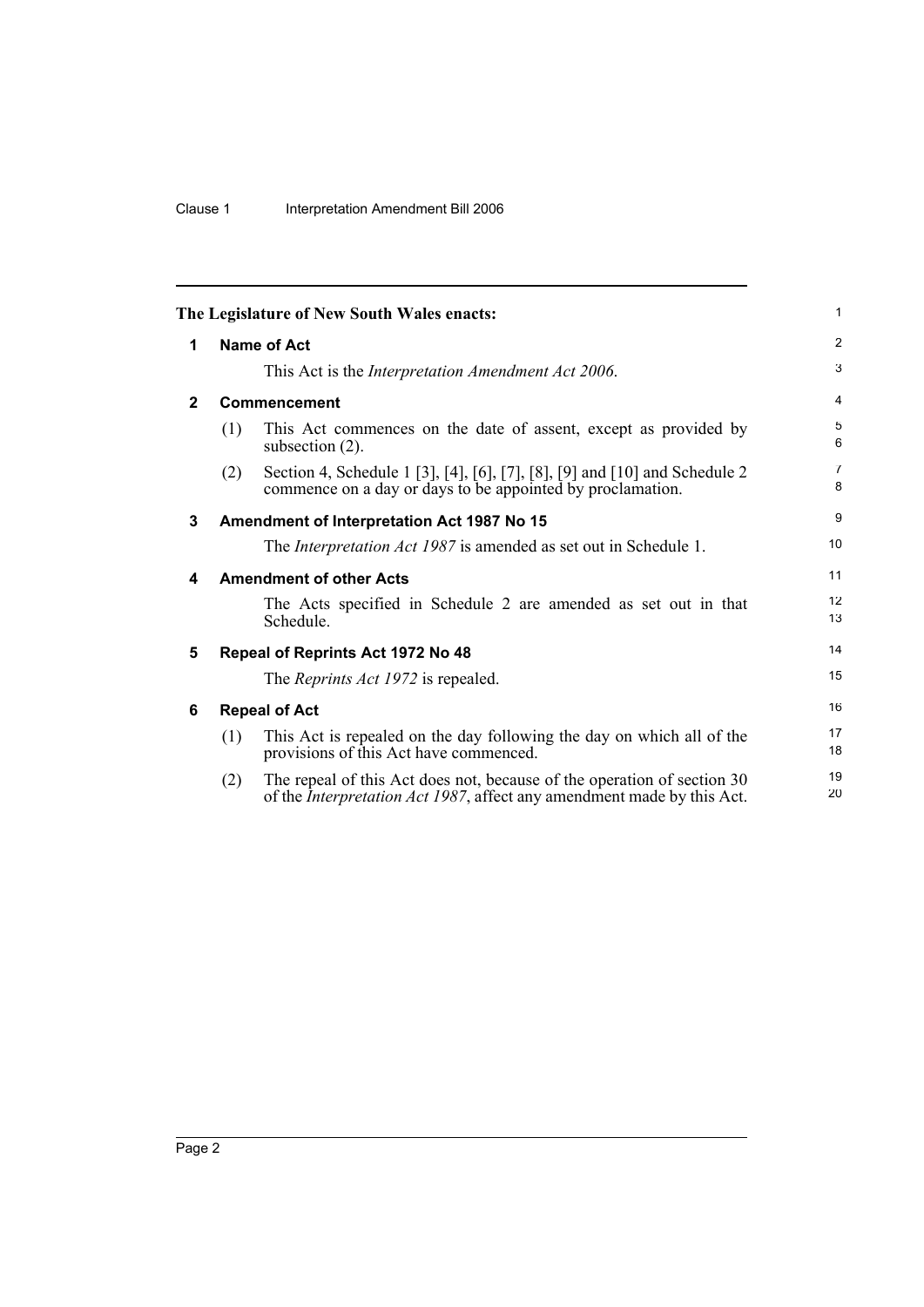Amendment of Interpretation Act 1987 Manuson Contract 1987

<span id="page-10-0"></span>

|     | <b>Schedule 1</b> |                    | <b>Amendment of Interpretation Act 1987</b>                                                                                                           | $\mathbf{1}$     |
|-----|-------------------|--------------------|-------------------------------------------------------------------------------------------------------------------------------------------------------|------------------|
|     |                   |                    | (Section 3)                                                                                                                                           | $\overline{2}$   |
| [1] |                   | <b>Section 13A</b> |                                                                                                                                                       | 3                |
|     |                   |                    | Insert after section 13:                                                                                                                              | 4                |
|     | 13A               | Crown              | NSW Government agencies and statutory bodies representing the                                                                                         | 5<br>6           |
|     |                   | (1)                | If an Act provides that a body is:                                                                                                                    | $\overline{7}$   |
|     |                   |                    | a NSW Government agency, or<br>(a)                                                                                                                    | 8                |
|     |                   |                    | a statutory body representing the Crown,<br>(b)                                                                                                       | $\boldsymbol{9}$ |
|     |                   |                    | the body has the status, privileges and immunities of the Crown.                                                                                      | 10               |
|     |                   | (2)                | If an Act provides that a body:                                                                                                                       | 11               |
|     |                   |                    | is not or does not represent the Crown, or<br>(a)                                                                                                     | 12               |
|     |                   |                    | (b)<br>is not a NSW Government agency or a statutory body<br>representing the Crown,                                                                  | 13<br>14         |
|     |                   |                    | the body does not have the status, privileges and immunities of<br>the Crown.                                                                         | 15<br>16         |
|     |                   | (3)                | This section extends (without limiting its operation):                                                                                                | 17               |
|     |                   |                    | to a provision that is expressed to be made for the purposes<br>(a)<br>of any Act or more generally, and                                              | 18<br>19         |
|     |                   |                    | to privileges and immunities conferred by law expressly or<br>(b)<br>as a matter of construction.                                                     | 20<br>21         |
|     |                   | (4)                | In any Act or instrument:                                                                                                                             | 22               |
|     |                   |                    | a reference to a NSW Government agency includes a<br>(a)<br>reference to a body that is declared to be a statutory body<br>representing the Crown, or | 23<br>24<br>25   |
|     |                   |                    | a reference to a statutory body representing the Crown<br>(b)<br>includes a reference to a body that is declared to be a NSW<br>Government agency.    | 26<br>27<br>28   |
|     |                   | (5)                | In this section, the <i>Crown</i> includes the State and the Government<br>of the State.                                                              | 29<br>30         |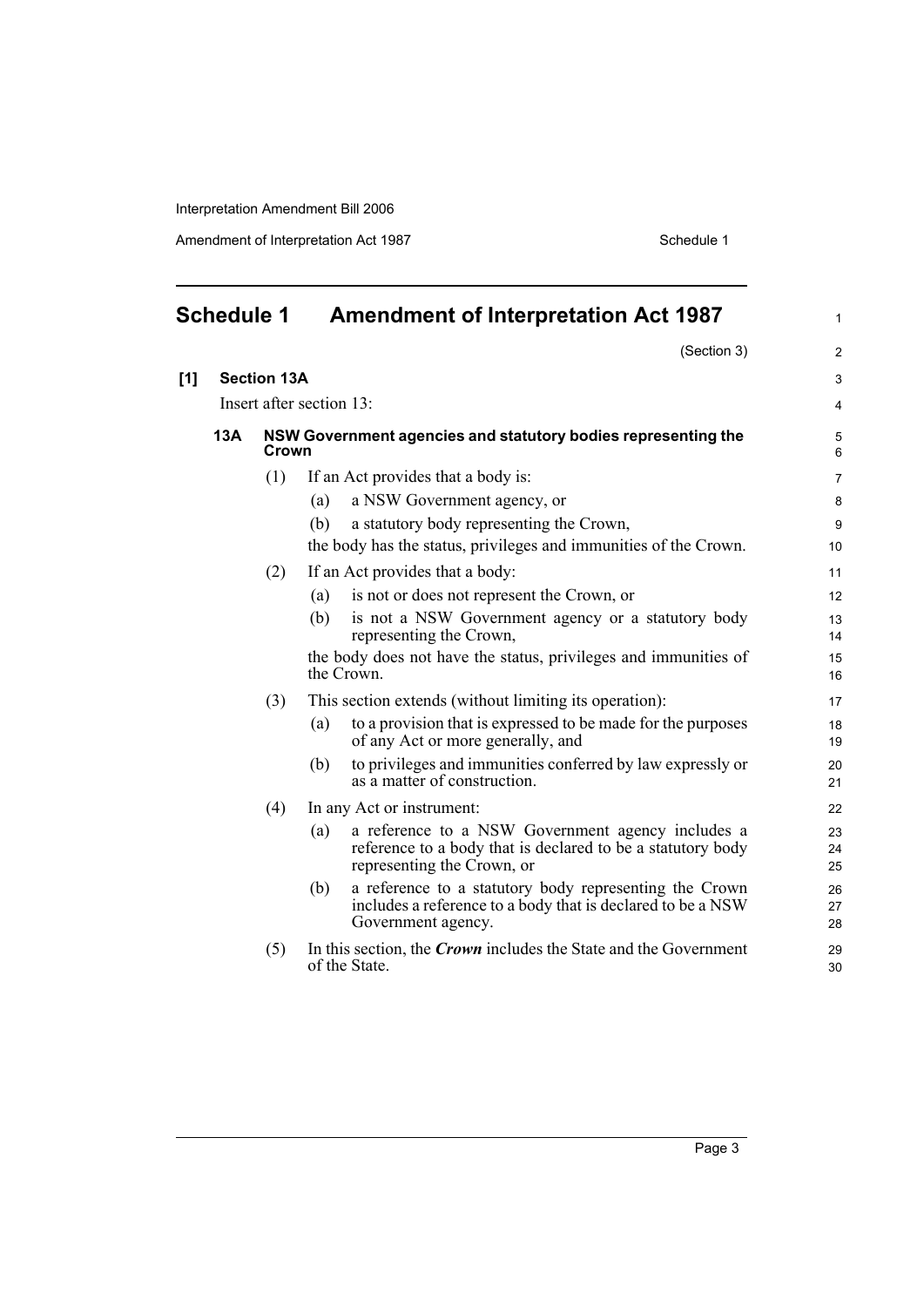| Schedule 1 | Amendment of Interpretation Act 1987 |
|------------|--------------------------------------|
|------------|--------------------------------------|

| [2] |                                                   | Section 21 Meanings of commonly used words and expressions                                                                                                                                                                                                                                     | 1                          |  |  |
|-----|---------------------------------------------------|------------------------------------------------------------------------------------------------------------------------------------------------------------------------------------------------------------------------------------------------------------------------------------------------|----------------------------|--|--|
|     |                                                   | Insert in alphabetical order in section 21 $(1)$ :                                                                                                                                                                                                                                             | $\overline{2}$             |  |  |
|     |                                                   | NSW legislation website means the website with the URL of<br>www.legislation.nsw.gov.au, or any other website, used by the<br>Parliamentary Counsel to provide public access to the legislation<br>of New South Wales.                                                                         | 3<br>4<br>5<br>6           |  |  |
| [3] | <b>Section 21 (1)</b>                             |                                                                                                                                                                                                                                                                                                | $\overline{7}$             |  |  |
|     |                                                   | Omit the definition of <i>proclamation</i> . Insert instead:                                                                                                                                                                                                                                   | 8                          |  |  |
|     |                                                   | <i>proclamation</i> means a proclamation of the Governor published<br>in the Gazette or on the NSW legislation website.                                                                                                                                                                        | 9<br>10                    |  |  |
| [4] |                                                   | <b>Section 23 Commencement of Acts</b>                                                                                                                                                                                                                                                         | 11                         |  |  |
|     |                                                   | Omit "in the Gazette" wherever occurring.                                                                                                                                                                                                                                                      | 12                         |  |  |
| [5] | Section 23 (4A)                                   |                                                                                                                                                                                                                                                                                                |                            |  |  |
|     |                                                   | Insert after section $23(4)$ :                                                                                                                                                                                                                                                                 | 14                         |  |  |
|     | (4A)                                              | A power to appoint by proclamation different days for the<br>commencement of different portions of an Act includes the<br>power to appoint different days for the commencement of the<br>repeal of different portions of any previous Act or instrument<br>repealed by a provision of the Act. | 15<br>16<br>17<br>18<br>19 |  |  |
| [6] | <b>Section 23 (8)</b>                             |                                                                                                                                                                                                                                                                                                | 20                         |  |  |
|     |                                                   | Insert after section $23(7)$ :                                                                                                                                                                                                                                                                 | 21                         |  |  |
|     | (8)                                               | In this section, <i>published</i> means published in the Gazette or on<br>the NSW legislation website.                                                                                                                                                                                         | 22<br>23                   |  |  |
| [7] |                                                   | Section 39 The making of statutory rules                                                                                                                                                                                                                                                       | 24                         |  |  |
|     | Omit "in the Gazette" wherever occurring.         |                                                                                                                                                                                                                                                                                                |                            |  |  |
|     | Insert instead "on the NSW legislation website".  |                                                                                                                                                                                                                                                                                                |                            |  |  |
| [8] |                                                   | Section 40 Notice of statutory rules to be tabled                                                                                                                                                                                                                                              | 27                         |  |  |
|     | Omit section 40 $(1)$ and $(2)$ . Insert instead: |                                                                                                                                                                                                                                                                                                |                            |  |  |
|     | (1)                                               | Written notice of the making of a statutory rule must be laid<br>before each House of Parliament within 14 sitting days of that<br>House after the day on which it is published on the NSW<br>legislation website.                                                                             | 29<br>30<br>31<br>32       |  |  |
|     | (2)                                               | A written notice is to identify the statutory rule to which it relates.                                                                                                                                                                                                                        | 33                         |  |  |
|     |                                                   |                                                                                                                                                                                                                                                                                                |                            |  |  |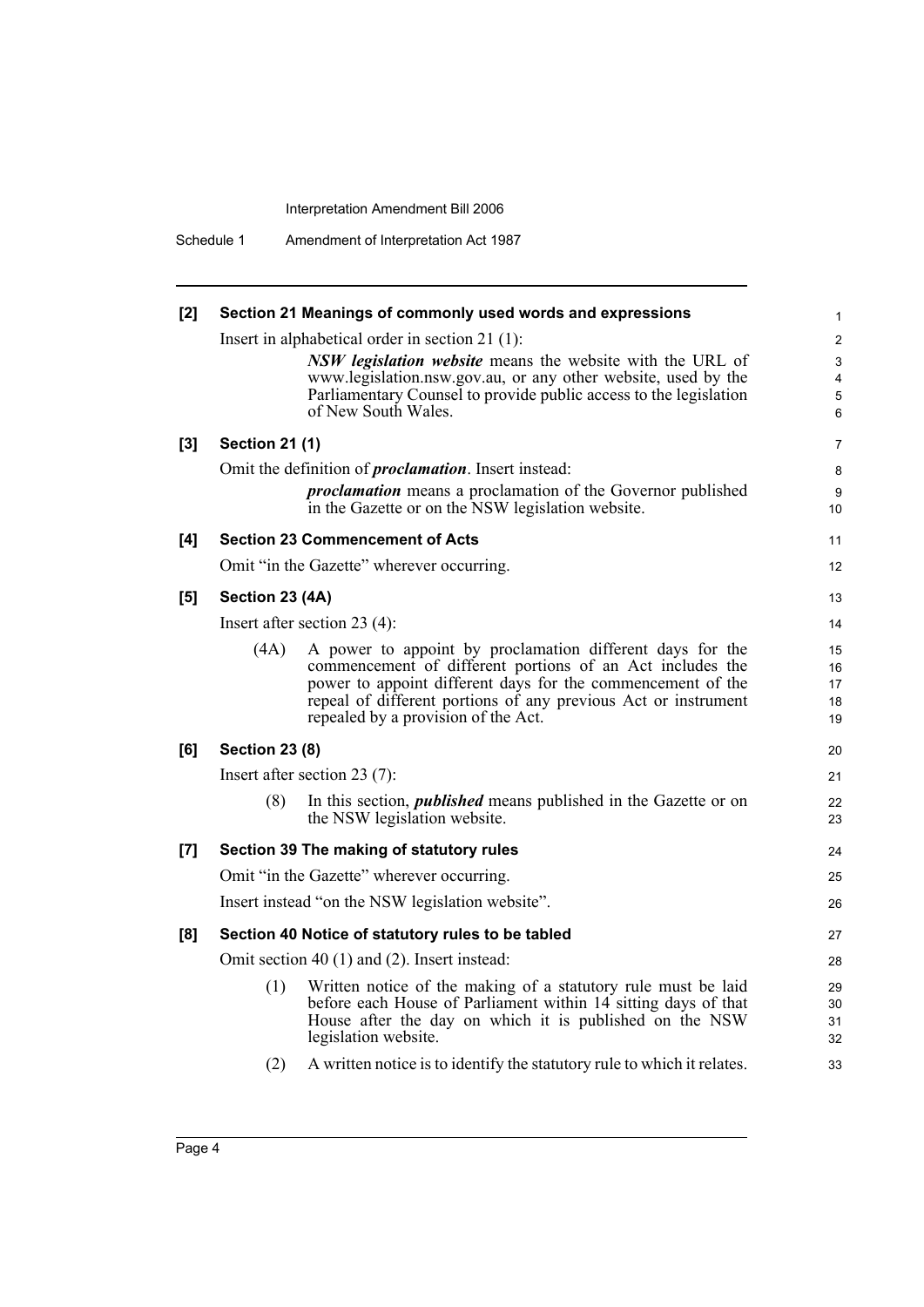Amendment of Interpretation Act 1987 Manuson Contract 1987

| [9]    |         | <b>Section 44</b>    |                                                                                                                                                                                                             | 1                                 |
|--------|---------|----------------------|-------------------------------------------------------------------------------------------------------------------------------------------------------------------------------------------------------------|-----------------------------------|
|        |         |                      | Insert after section 43:                                                                                                                                                                                    | $\overline{2}$                    |
|        | 44      |                      | Publication of certain miscellaneous statutory instruments on<br><b>NSW legislation website</b>                                                                                                             | 3<br>4                            |
|        |         | (1)                  | In this section, <i>miscellaneous statutory instrument</i> means an<br>instrument of a legislative nature that is required by an Act or<br>instrument to be published in the Gazette.                       | $\sqrt{5}$<br>6<br>$\overline{7}$ |
|        |         | (2)                  | The Governor may, by regulation, require miscellaneous<br>statutory instruments of a specified kind or class to be published<br>on the NSW legislation website instead of or in addition to the<br>Gazette. | 8<br>9<br>10<br>11                |
|        |         | (3)                  | The regulations may, for that purpose, make consequential<br>amendments to the relevant Acts or instruments.                                                                                                | 12<br>13                          |
| $[10]$ |         |                      | Section 45 Presumption of validity of certain instruments                                                                                                                                                   | 14                                |
|        |         |                      | Insert "on the NSW legislation website or" after "published" in section 45 (2).                                                                                                                             | 15                                |
| $[11]$ | Part 6A |                      |                                                                                                                                                                                                             |                                   |
|        |         | Insert after Part 6: |                                                                                                                                                                                                             | 17                                |
|        |         |                      | <b>Part 6A Publication of legislation</b>                                                                                                                                                                   | 18                                |
|        | 45B     |                      | <b>Definitions</b>                                                                                                                                                                                          | 19                                |
|        |         |                      | In this Part:                                                                                                                                                                                               | 20                                |
|        |         |                      | legislation means:                                                                                                                                                                                          | 21                                |
|        |         |                      | an Act or instrument of this jurisdiction, or<br>(a)                                                                                                                                                        | 22                                |
|        |         |                      | a law of another jurisdiction that, under such an Act or<br>(b)<br>instrument, applies as a law of New South Wales, or                                                                                      | 23<br>24                          |
|        |         |                      | a publication applied, adopted or incorporated by such an<br>(c)<br>Act or instrument by way of reference,                                                                                                  | 25<br>26                          |
|        |         |                      | and includes a portion of any such legislation.                                                                                                                                                             | 27                                |
|        |         |                      | <i>NSW legislation website</i> has the meaning given by section 21.                                                                                                                                         | 28                                |
|        | 45C     |                      | <b>Publication on NSW legislation website</b>                                                                                                                                                               | 29                                |
|        |         | (1)                  | The Parliamentary Counsel may publish on the NSW legislation<br>website under the authority of the Government:                                                                                              | 30<br>31                          |
|        |         |                      | legislation (as originally made or as amended), and<br>(a)                                                                                                                                                  | 32                                |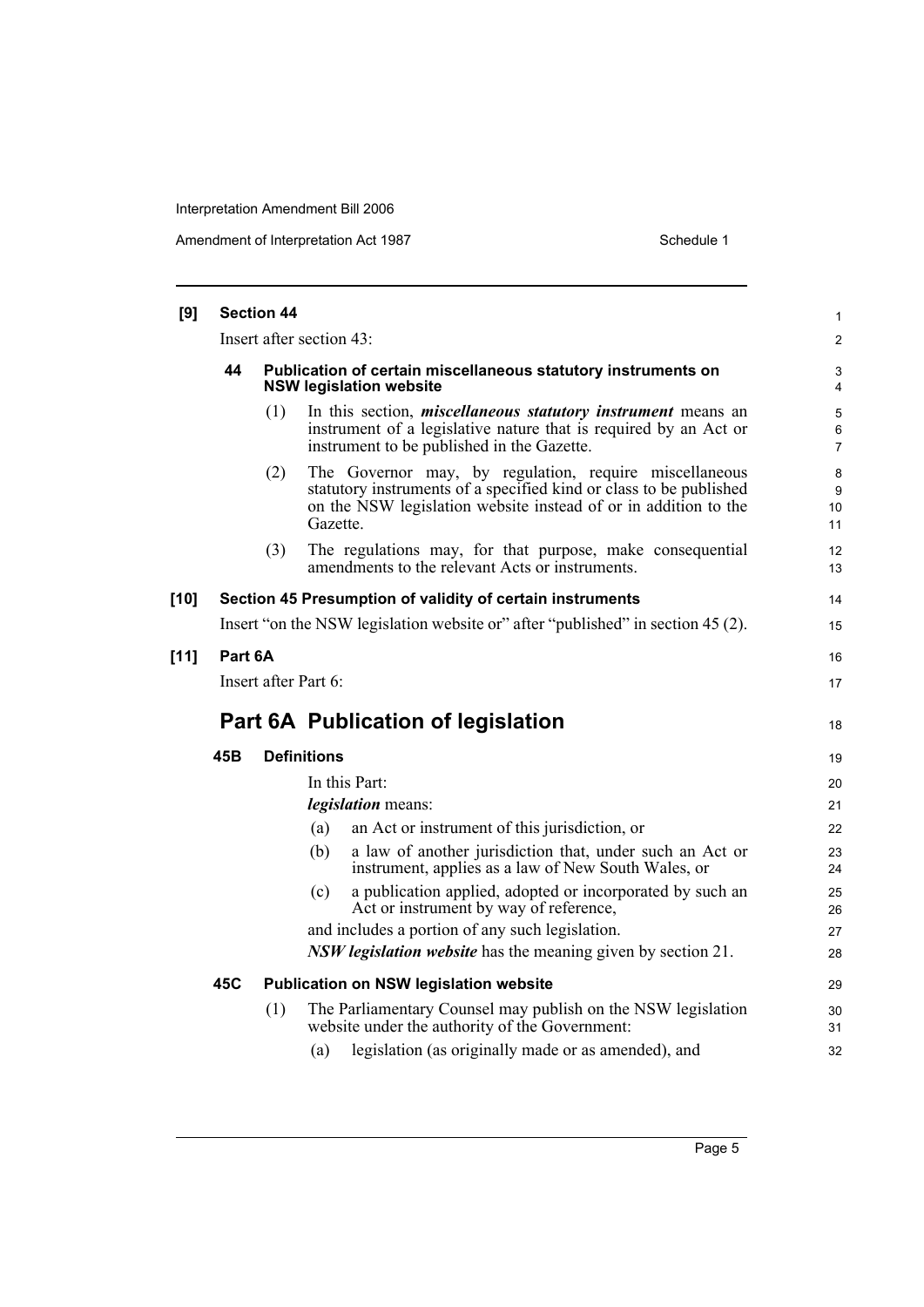(b) other matter (including information relating to legislation and any matter authorised by law to be published on the website).

- (2) Legislation or other matter is published on the NSW legislation website:
	- (a) if it is made accessible in full on that website, or
	- (b) if notice of its making, issue or other production is made accessible on that website and it is made accessible separately in full on that website or in any other identified location.
- (3) The date on which legislation or other matter is published on the NSW legislation website is the date notified by the Parliamentary Counsel as the date of its publication (being not earlier than the date on which it was first made so accessible).
- (4) If legislation or other matter cannot for technical or other reasons be published on the NSW legislation website at a particular time, the legislation or other matter may be published at that time in such other manner as the Parliamentary Counsel determines and published on that website as soon as practicable thereafter. In that case, it is taken to have been published on that website at that earlier time.
- (5) The Parliamentary Counsel is to compile and maintain a database of legislation published on the NSW legislation website, and may certify the form of that legislation that is correct.

### **45D** Publication of paper reprints of legislation (cf former ss 5-7, 12 and 13 of Reprints Act 1972)

- (1) This section applies to paper reprints of legislation, but does not apply to the publication of legislation, as amended, on the NSW legislation website.
- (2) The Parliamentary Counsel may authorise legislation that has been amended to be reprinted, as so amended, under the authority of the Government, in the form certified as correct by the Parliamentary Counsel as at the date of the reprint.
- (3) The Parliamentary Counsel may authorise legislation to be reprinted under this section:
	- (a) with the omission of all or any of the provisions of the legislation that amend other legislation, and
	- (b) with the inclusion (appropriately identified) of amendments to the legislation that have not been commenced as at the date of the reprint.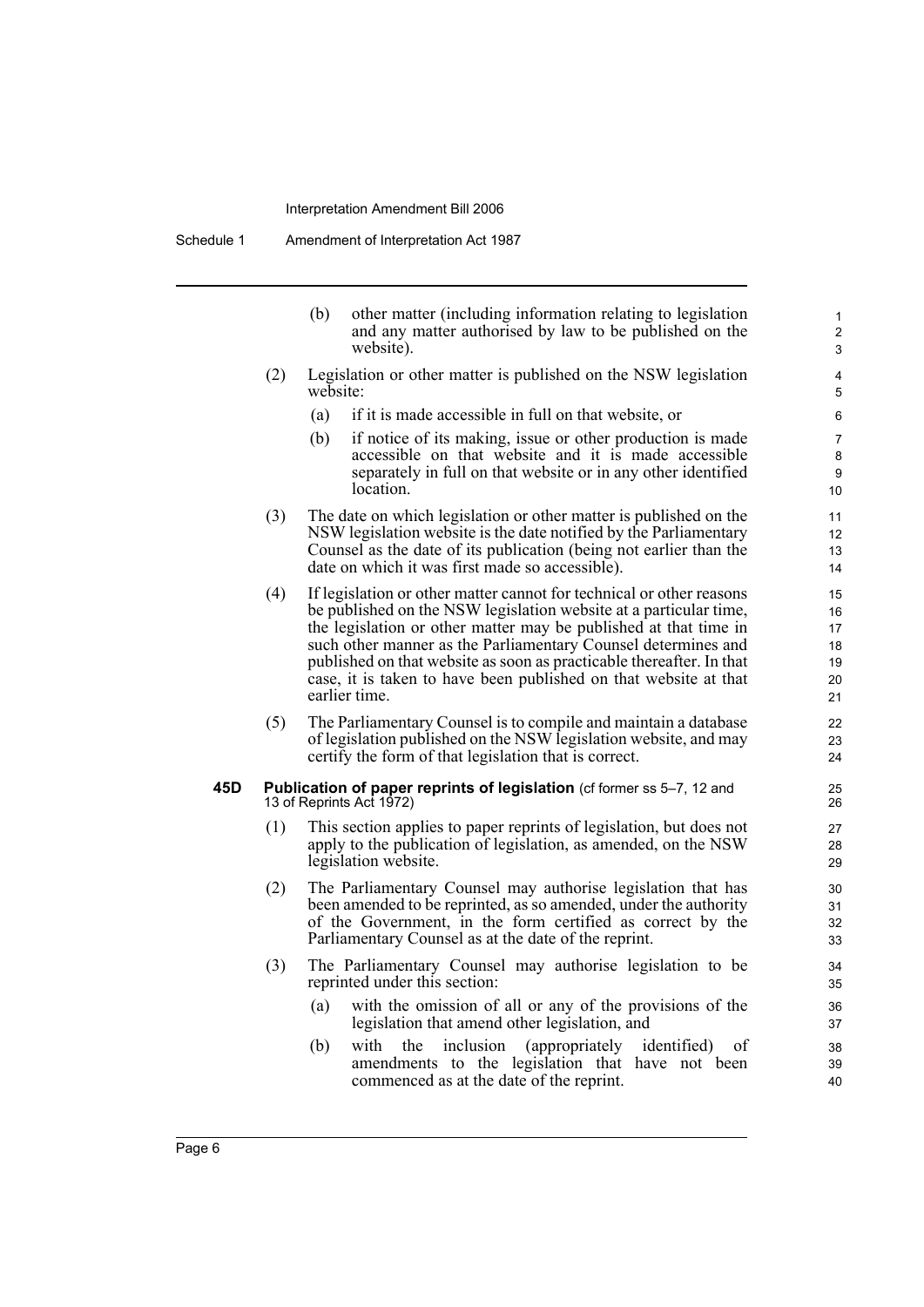|        |     | (4) |           | Legislation that is reprinted under this section may include:                                                                    | $\mathbf{1}$        |
|--------|-----|-----|-----------|----------------------------------------------------------------------------------------------------------------------------------|---------------------|
|        |     |     | (a)       | references where applicable to provisions by which the<br>legislation has been amended, and                                      | $\overline{2}$<br>3 |
|        |     |     | (b)       | a note to the effect that the legislation is reprinted under                                                                     | 4                   |
|        |     |     |           | this section, and                                                                                                                | 5                   |
|        |     |     | (c)       | such other notes as the Parliamentary Counsel thinks fit.                                                                        | 6                   |
|        |     | (5) |           | In this section:                                                                                                                 | $\overline{7}$      |
|        |     |     |           | <i>amendment</i> means a direct amendment that has commenced.                                                                    | $\bf 8$             |
|        |     |     |           | direct amendment means an amendment that inserts, omits,<br>varies or substitutes matter.                                        | 9<br>10             |
|        | 45E |     |           | Style changes, roman numerals, colons and dashes (cfformerss 9D)<br>and 9F of Reprints Act 1972)                                 | 11<br>12            |
|        |     | (1) |           | Legislation may be published under this Part:                                                                                    | 13                  |
|        |     |     | (a)       | with the omission of the enacting formula, and                                                                                   | 14                  |
|        |     |     | (b)       | with the omission of any comma before or after the year in                                                                       | 15                  |
|        |     |     |           | the short title or citation of the legislation (or in references<br>to the short title or citation of legislation of this or any | 16<br>17            |
|        |     |     |           | other jurisdiction), and                                                                                                         | 18                  |
|        |     |     | (c)       | with the omission of inverted commas around the short<br>title or citation of legislation, and                                   | 19<br>20            |
|        |     |     | (d)       | with other changes to the format (but not to the text) of<br>legislation so as to conform to current styles in the State.        | 21<br>22            |
|        |     | (2) | purposes: | For the purposes of publication under this Part and for all other                                                                | 23<br>24            |
|        |     |     | (a)       | roman numerals in legislation may be regarded as being<br>interchangeable with the corresponding arabic numerals,<br>and         | 25<br>26<br>27      |
|        |     |     | (b)       | colons in legislation may be regarded as<br>being<br>interchangeable with dashes.                                                | 28<br>29            |
| $[12]$ |     |     |           | <b>Schedule 3 Savings and transitional provisions</b>                                                                            | 30                  |
|        |     |     |           | Insert at the end of the Schedule:                                                                                               | 31                  |
|        | 7   |     |           | <b>Statutory bodies representing the Crown</b>                                                                                   | 32                  |
|        |     |     |           |                                                                                                                                  |                     |
|        |     | (1) |           | Section 13A, as inserted by the Interpretation Amendment Act<br>2006, is taken to have applied to any Act in force before the    | 33<br>34            |
|        |     |     |           | commencement of that section (and to have applied on and from<br>the enactment of any such Act).                                 | 35<br>36            |
|        |     |     |           |                                                                                                                                  |                     |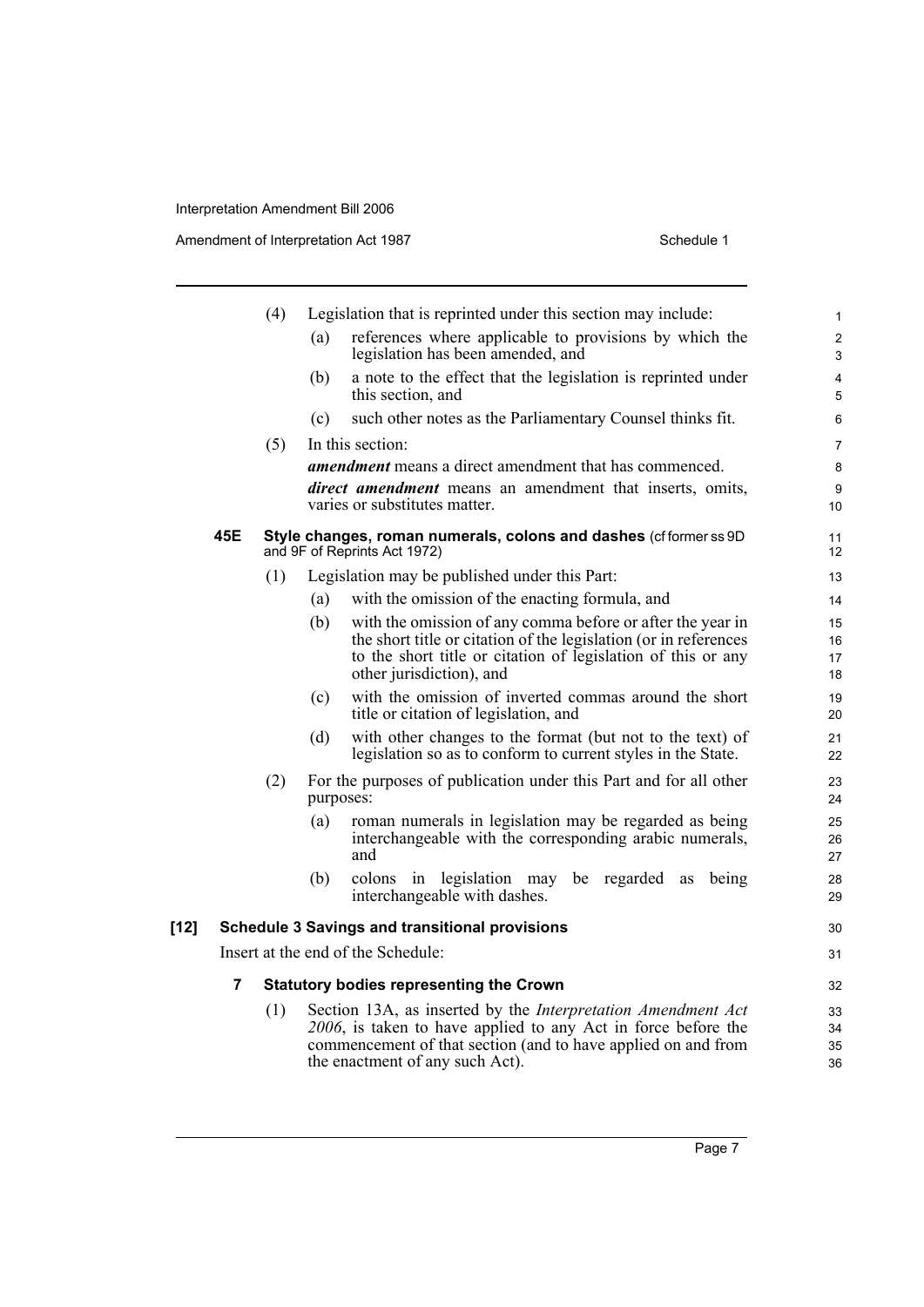(2) Nothing in subclause (1) affects any judgment or other order of a court or tribunal given or made before the commencement of that section.

(3) In particular, the Roads and Traffic Authority is bound by the *Landlord and Tenant (Amendment) Act 1948* in relation to the property located at 67 Cromwell Street, Croydon Park for so long as that property is leased by that Authority to Mrs Jill McNamara (being the appellant in the appeal to the High Court in *McNamara (McGrath) v Consumer Trader and Tenancy Tribunal* [2005] HCA 55 (29 September 2005)).

### **8 Repeal of Reprints Act 1972—saving of certificates certifying reprint as correct**

A certificate given under section 5 of the *Reprints Act 1972* before the repeal of that Act by the *Interpretation Amendment Act 2006* is taken, after that repeal, to be a certificate given under section 45D of this Act.

### **9 Construction of references to publication in Gazette where instruments published on NSW legislation website**

- (1) This clause applies to statutory rules and other instruments that were required to be published in the Gazette, but that are required (by amendments made by the *Interpretation Amendment Act 2006*, by a regulation under section 44 or by any other Act) to be published instead on the NSW legislation website.
- (2) In any Act or instrument, a reference to the publication in the Gazette of a statutory rule or other instrument to which this clause applies includes a reference to its publication on the NSW legislation website instead of its publication in the Gazette.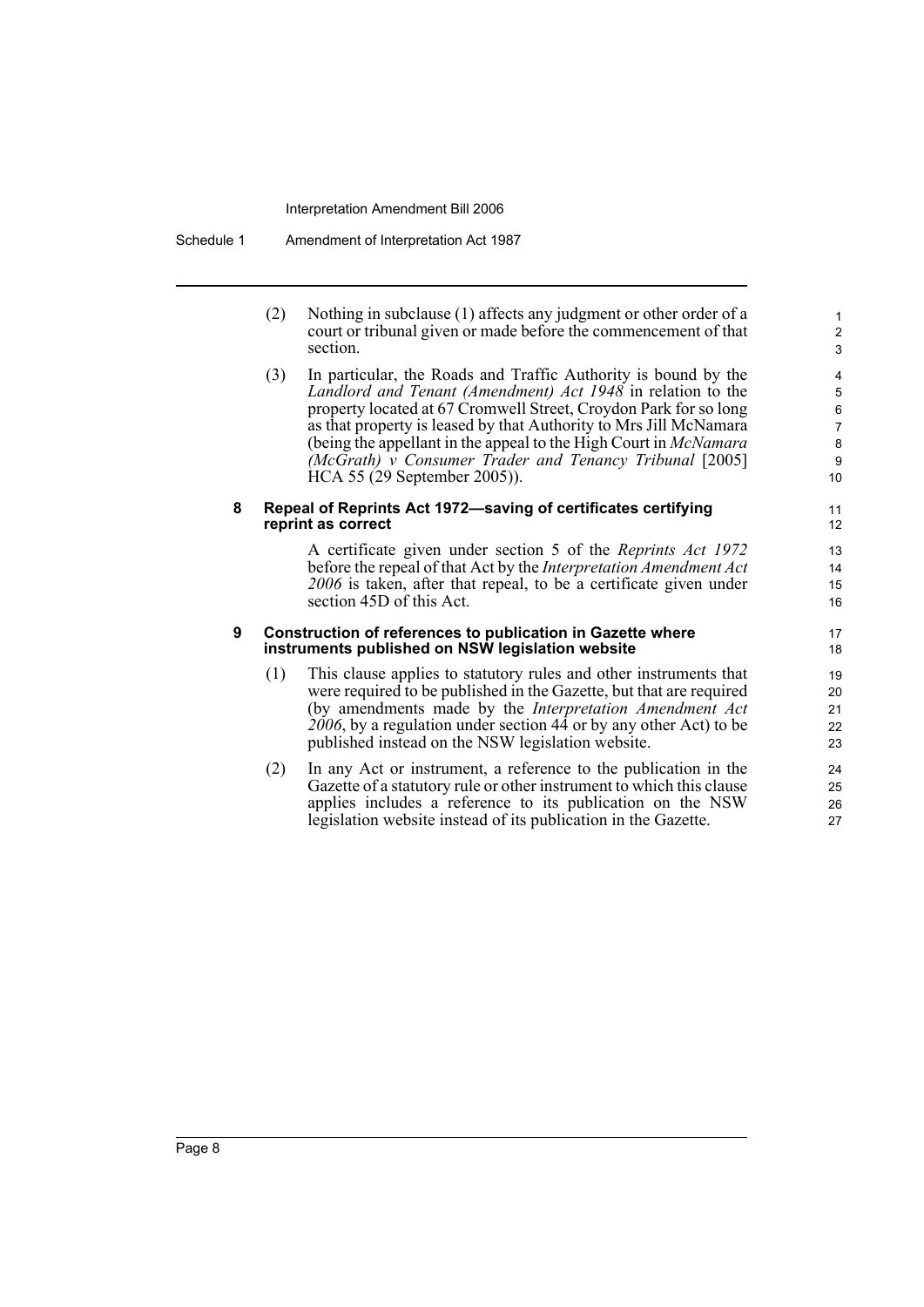Amendment of other Acts Schedule 2

<span id="page-16-0"></span>

|       | <b>Schedule 2</b><br><b>Amendment of other Acts</b>                                                   | $\mathbf{1}$   |
|-------|-------------------------------------------------------------------------------------------------------|----------------|
|       | (Section 4)                                                                                           | $\overline{2}$ |
| 2.1   | <b>Environmental Planning and Assessment Act 1979 No 203</b>                                          | 3              |
| [1]   | Section 33A Standardisation of local and other environmental planning<br>instruments                  | 4<br>5         |
|       | Omit "in the Gazette" from section 33A (1).                                                           | 6              |
|       | Insert instead "on the NSW legislation website".                                                      | $\overline{7}$ |
| [2]   | Section 33B Staged repeal and review of environmental planning<br>instruments                         | 8<br>9         |
|       | Omit "in the Gazette" wherever occurring.                                                             | 10             |
|       | Insert instead "on the NSW legislation website".                                                      | 11             |
| [3]   | Section 34 Environmental planning instruments-making, operation and<br>inspection                     | 12<br>13       |
|       | Omit "in the Gazette" wherever occurring.                                                             | 14             |
|       | Insert instead "on the NSW legislation website".                                                      | 15             |
| [4]   | <b>Section 35 Validity of instruments</b>                                                             | 16             |
|       | Omit "in the Gazette". Insert instead "on the NSW legislation website".                               | 17             |
| [5]   | Section 72C Consideration and making of plan                                                          | 18             |
|       | Omit "in the Gazette" wherever occurring.                                                             | 19             |
|       | Insert instead "on the NSW legislation website".                                                      | 20             |
| [6]   | Section 72F Making of local environmental plan following decision of<br>Court                         | 21<br>22       |
|       | Omit "in the Gazette" wherever occurring.                                                             | 23             |
|       | Insert instead "on the NSW legislation website".                                                      | 24             |
| $[7]$ | Section 72G Date from which consent operates                                                          | 25             |
|       | Omit "in the Gazette". Insert instead "on the NSW legislation website".                               | 26             |
| [8]   | Section 154 Transfer or amalgamation of land to which an environmental<br>planning instrument applies | 27<br>28       |
|       | Omit "in the Gazette" from section 154 (2) (b).                                                       | 29             |
|       | Insert instead "on the NSW legislation website".                                                      | 30             |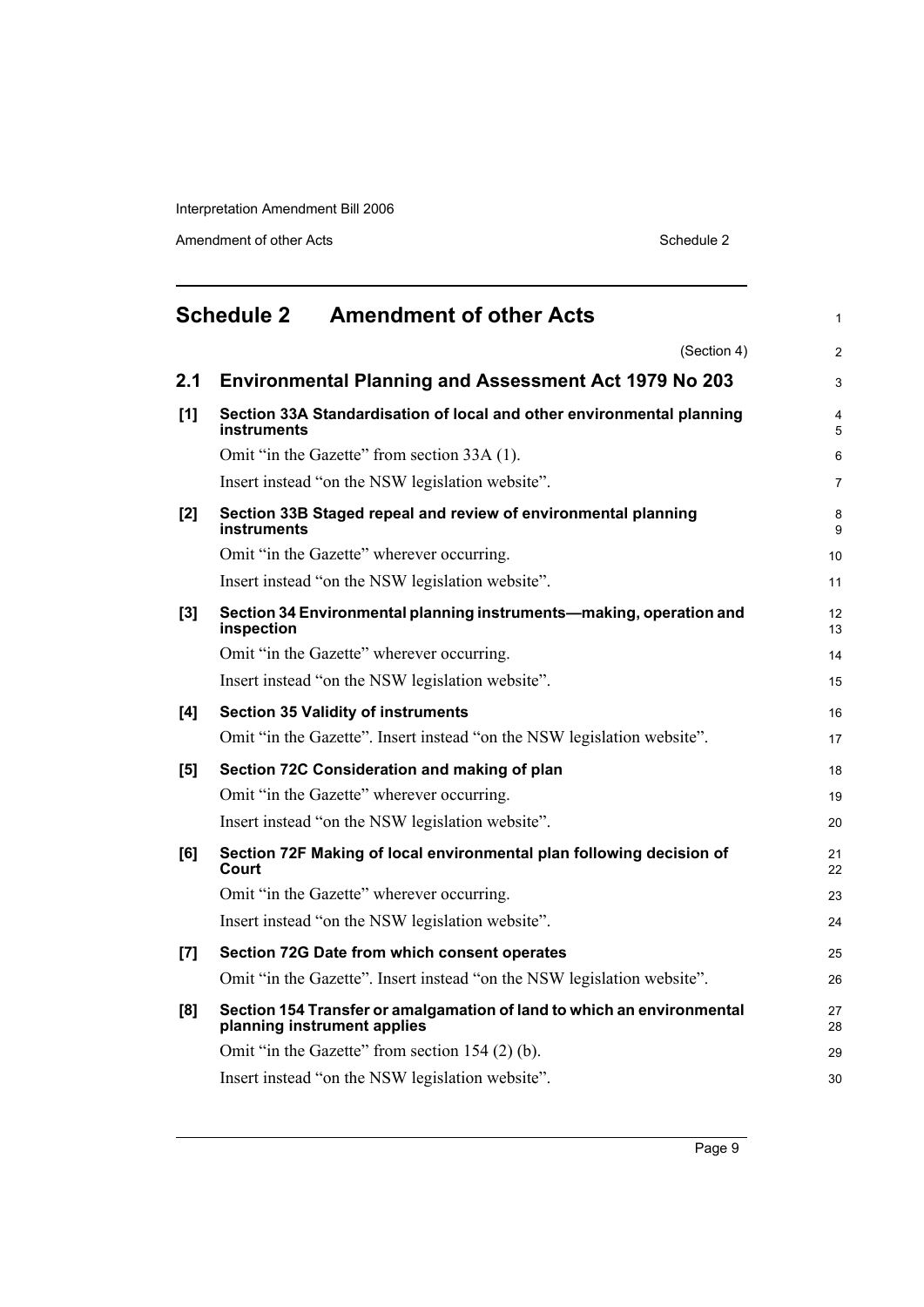| [9]   | Schedule 6 Savings, transitional and other provisions                                                                                      | 1              |
|-------|--------------------------------------------------------------------------------------------------------------------------------------------|----------------|
|       | Omit "in the Gazette" from clause 1 (3) in Part 1.                                                                                         | $\overline{2}$ |
|       | Insert instead "on the NSW legislation website".                                                                                           | 3              |
| 2.2   | <b>Public Sector Employment and Management Act 2002 No 43</b>                                                                              | 4              |
| [1]   | Section 66 Amendment or substitution of Schedule 2                                                                                         | 5              |
|       | Omit ", by order published in the Gazette," wherever occurring.                                                                            | 6              |
| [2]   | Section 108 Orders to change references in Acts, section 110<br>Publication and commencement of orders, section 112 Operation of<br>orders | 7<br>8<br>9    |
|       | Omit "in the Gazette" wherever occurring.                                                                                                  | 10             |
|       | Insert instead "on the NSW legislation website".                                                                                           | 11             |
| 2.3   | Subordinate Legislation Act 1989 No 146                                                                                                    | 12             |
| [1]   | <b>Section 5 Regulatory impact statements</b>                                                                                              | 13             |
|       | Omit "in the Gazette" from section 5 (4).                                                                                                  | 14             |
| [2]   | Section 8 Remaking of disallowed statutory rule                                                                                            | 15             |
|       | Omit "in the Gazette" from section 8 (2).                                                                                                  | 16             |
|       | Insert instead "on the NSW legislation website".                                                                                           | 17             |
| $[3]$ | Section 8 (3)                                                                                                                              | 18             |
|       | Omit "in the Gazette".                                                                                                                     | 19             |
| [4]   | Section 11 Postponement of repeal in specific cases                                                                                        | 20             |
|       | Omit "in the Gazette" from section 11 (1).                                                                                                 | 21             |
|       | Insert instead "on the NSW legislation website".                                                                                           | 22             |